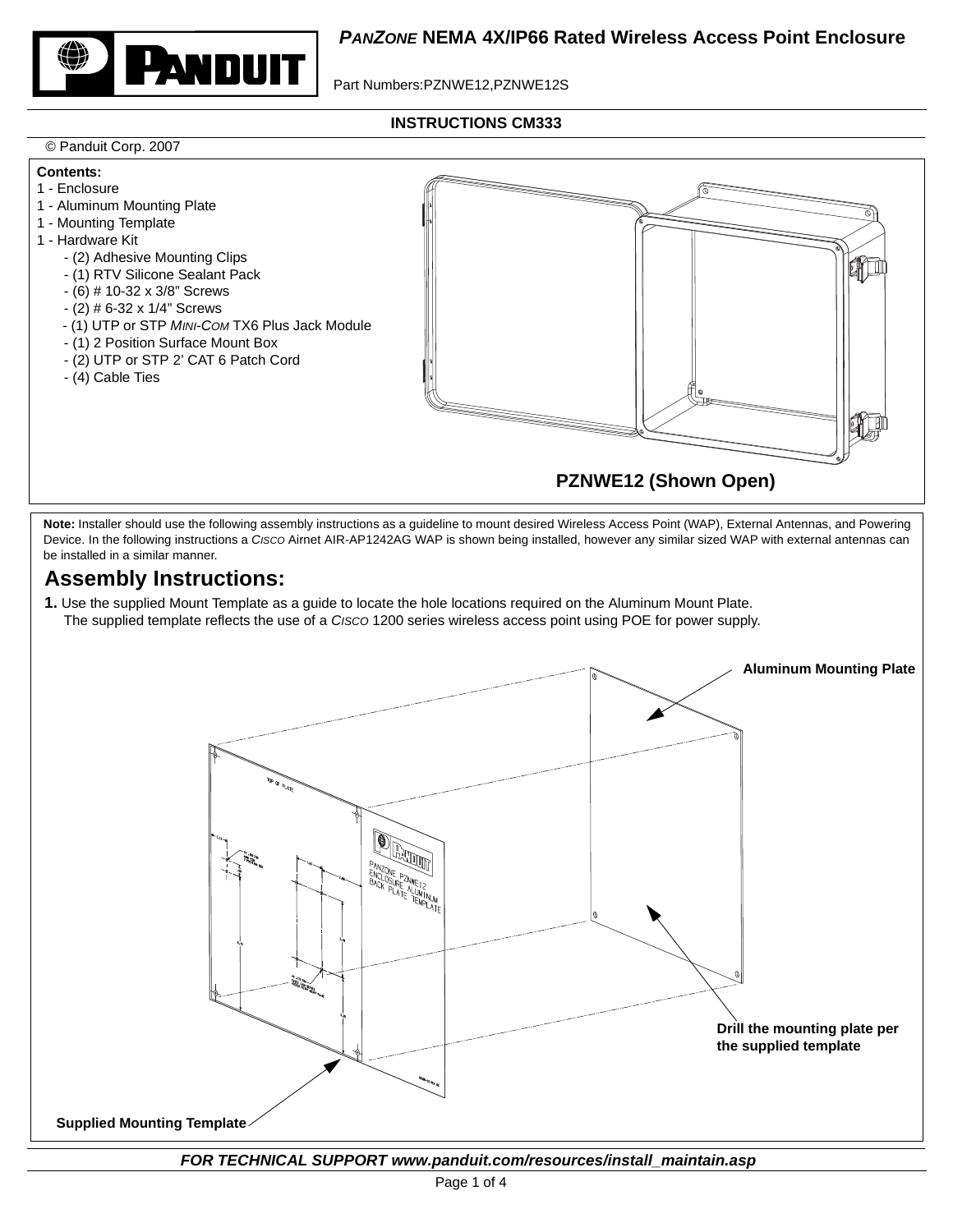### **INSTRUCTIONS CM333**



*For Technical Support: www.panduit.com/resources/install\_maintain.asp*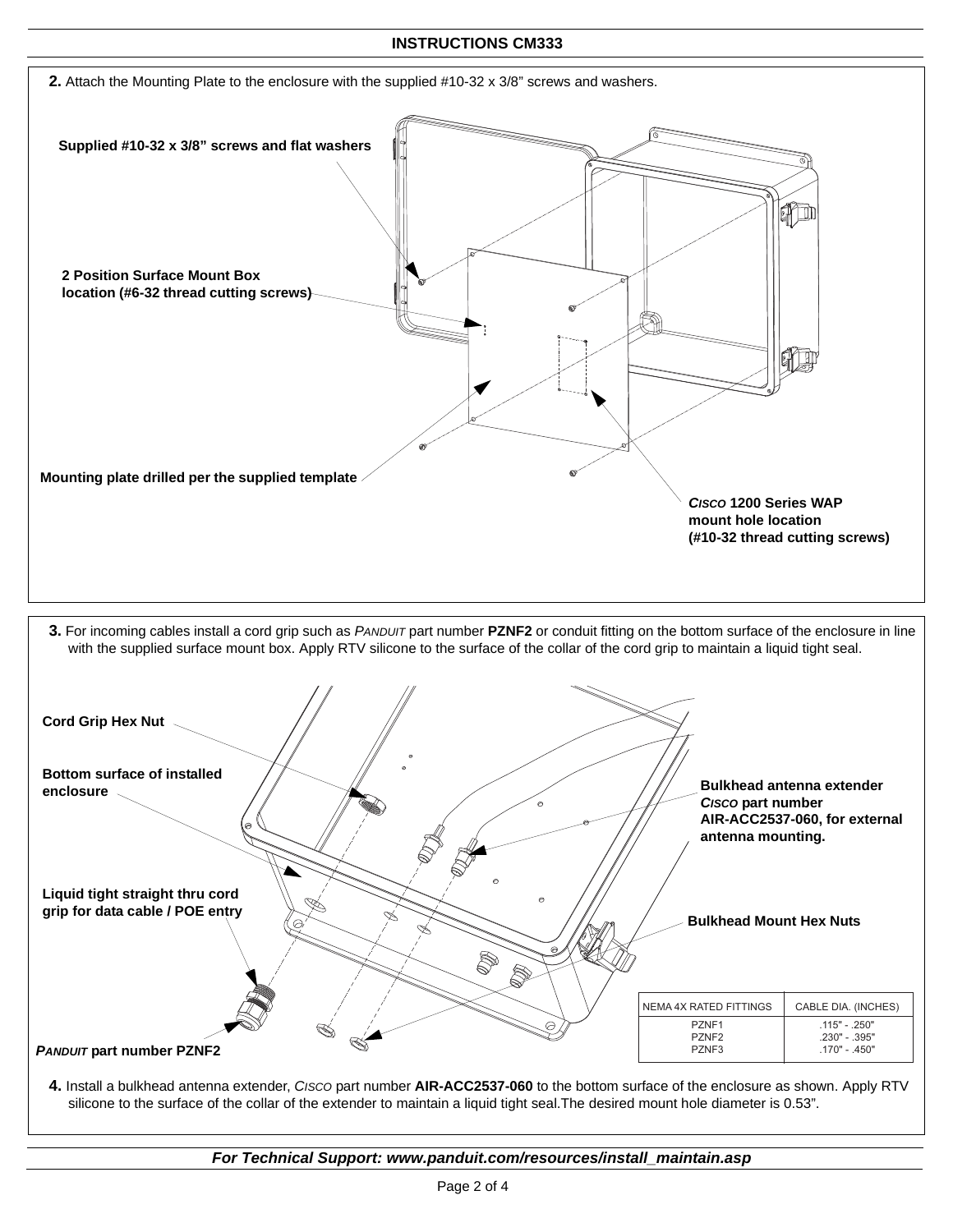#### **INSTRUCTIONS CM333**



**6.** Run the network cable into the enclosure and terminate to the *MINI-COM* TX6 jack module installed in the surface mount box. Insert one end of the 2' patch cord supplied into the opposite end of the jack module and route to the Wireless access point RJ45 port as shown.



*For Technical Support: www.panduit.com/resources/install\_maintain.asp*